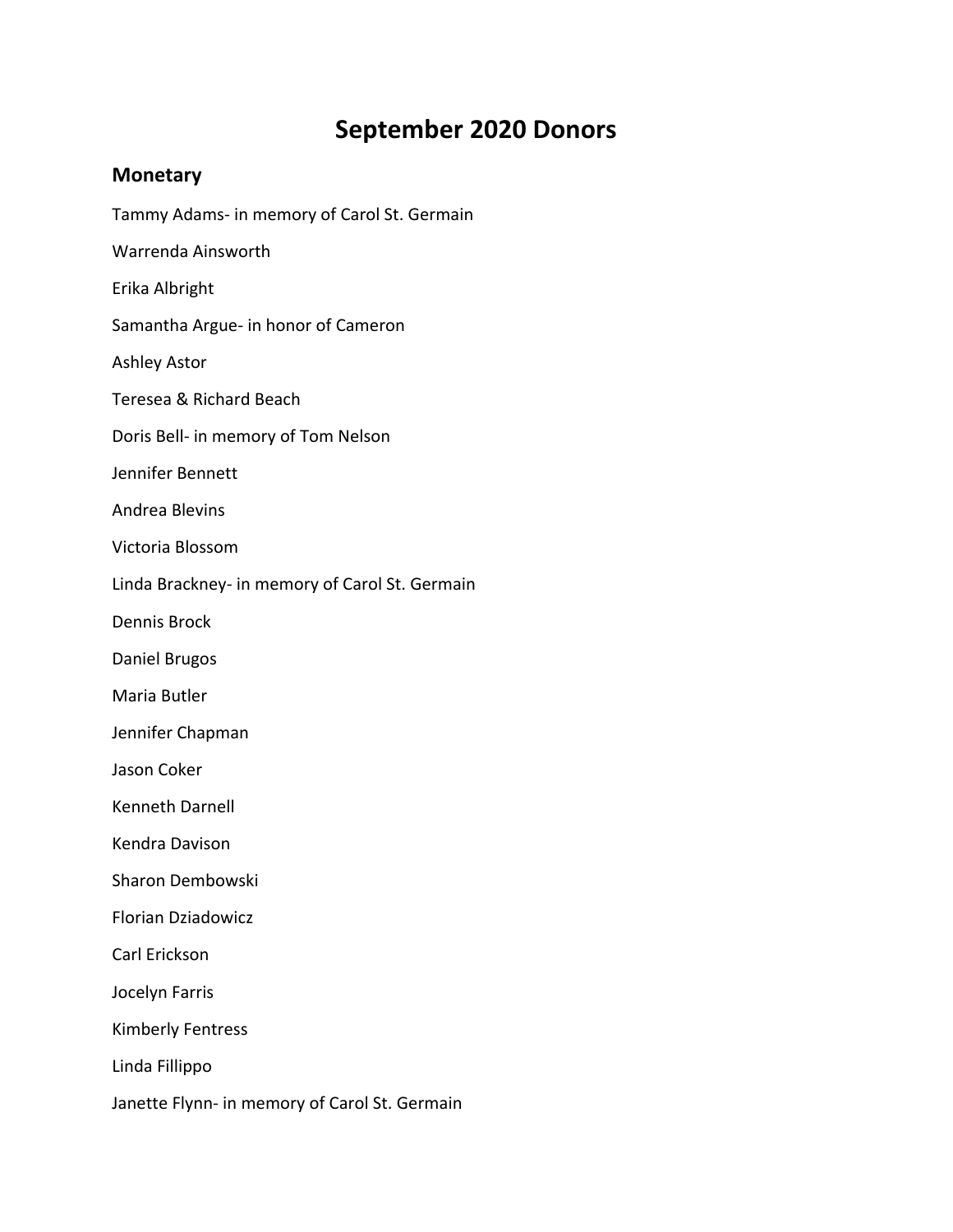Jerome & Patricia Flynn Gary Probation/Ashley Lawson Holly Glaser Brian Glover Linda Gora Heather Gortat Melanie & Robert Grace‐ in memory of Carol St. Germain Nancy Han & Christopher Conn Thalia Hernandez Bryan Hunt IU Museum of Archaeology & Anthropology‐ in memory of Carol St. Germain Nicole Johnson Jane Klausmeier Gina Kleckner Kristie Klein Paul Kohlhoff James Korienek Allison Kroft Nicole Kroll Jerry & Diane Land Aubri Larson Kenny Limmer Carolyn Lombardi Kenneth & Katherine Luther Kevin McCarthy‐ in honor of Bryan & Maura Hunt Michelle & Duane McDonald‐ in memory of Carol St. Germain Cindee McKie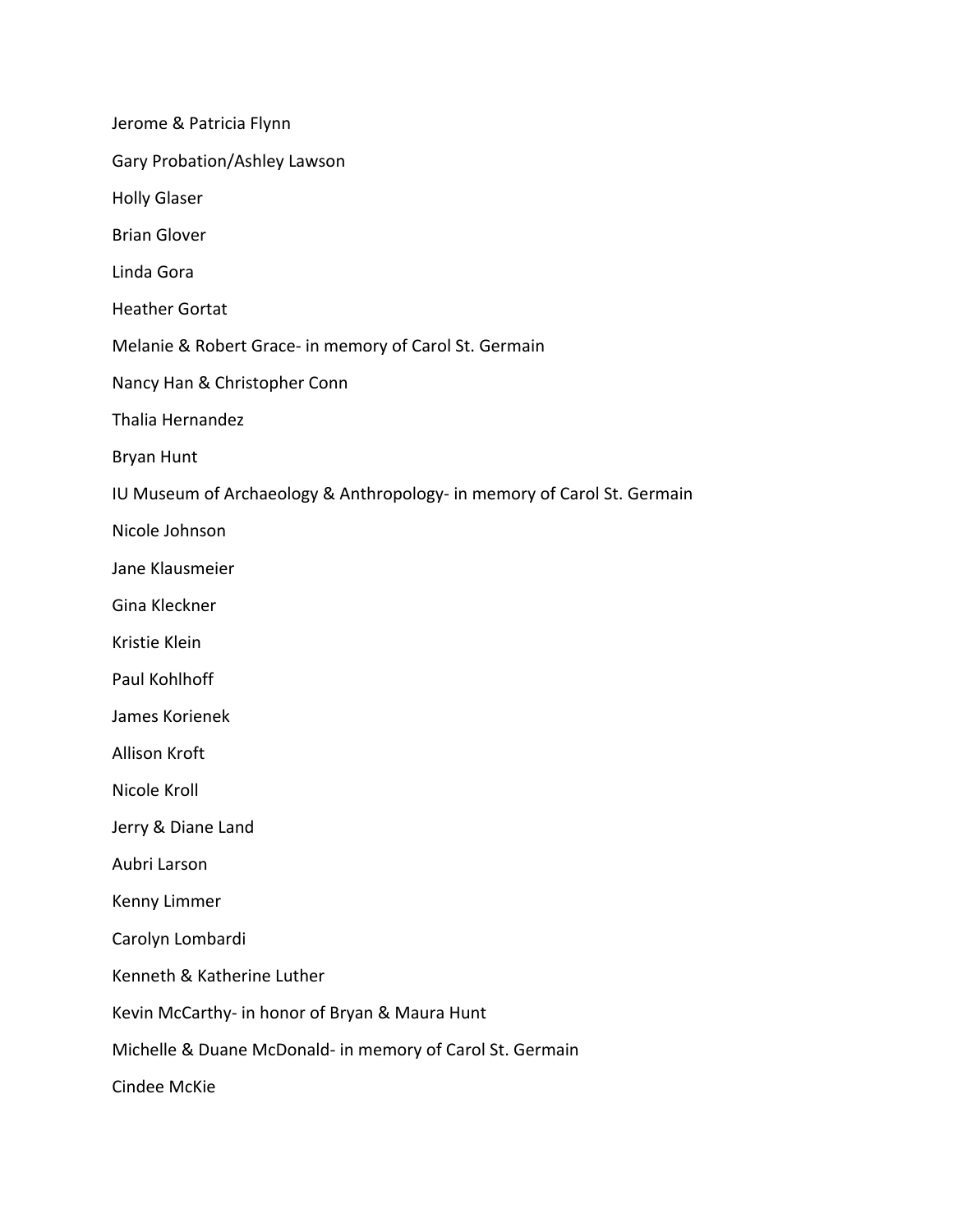Ruth Merkner

Shelley Montgomery

Brad Monton

Kimberlee Mooney

Jennifer Myers

Cynthia Nelson

Frances OMeara

Tracey Onohan

Kim Patterson‐ in memory of Boss

Thomas Pawlowski

Paws & Claws Candle Co.

Thomas Provenzano

Lisa Reick

Tom Renslow

Kimberly Rickard

James Roberts

Kristen Roper

Cori Rustic

Jackie Sabol

Laura Schroeder

Benjamin Sheets

Kathleen Siefert

Ken & Pam Snow

Earl & Carol Spencer

Karen Spoor‐ in memory of Carol St. Germain

Rita Stanfield

Christine Starkey